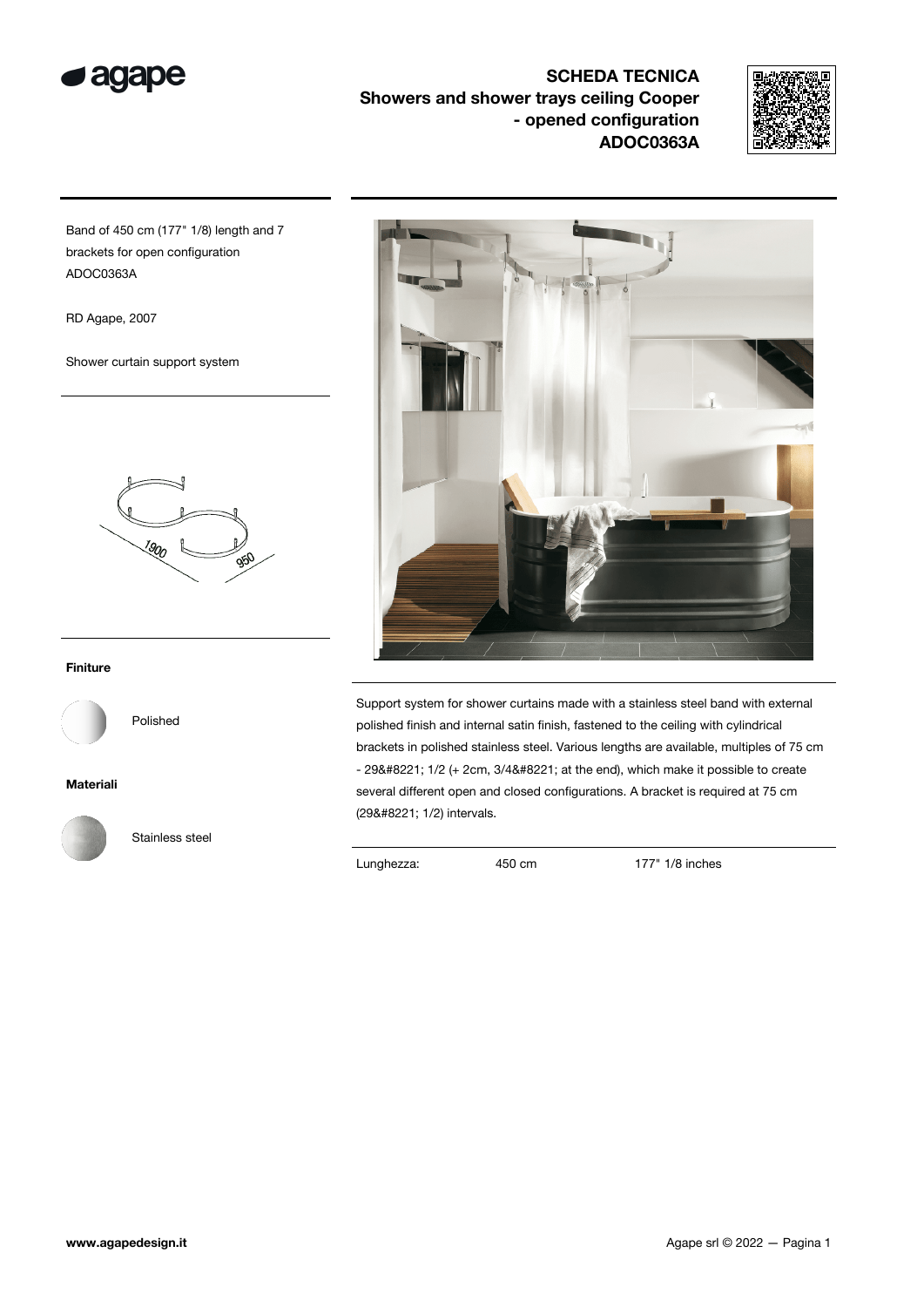

SCHEDA TECNICA Showers and shower trays ceiling Cooper opened configuration ADOC0363A



Example of possible use.Each configuration can be modified depending to your needs.

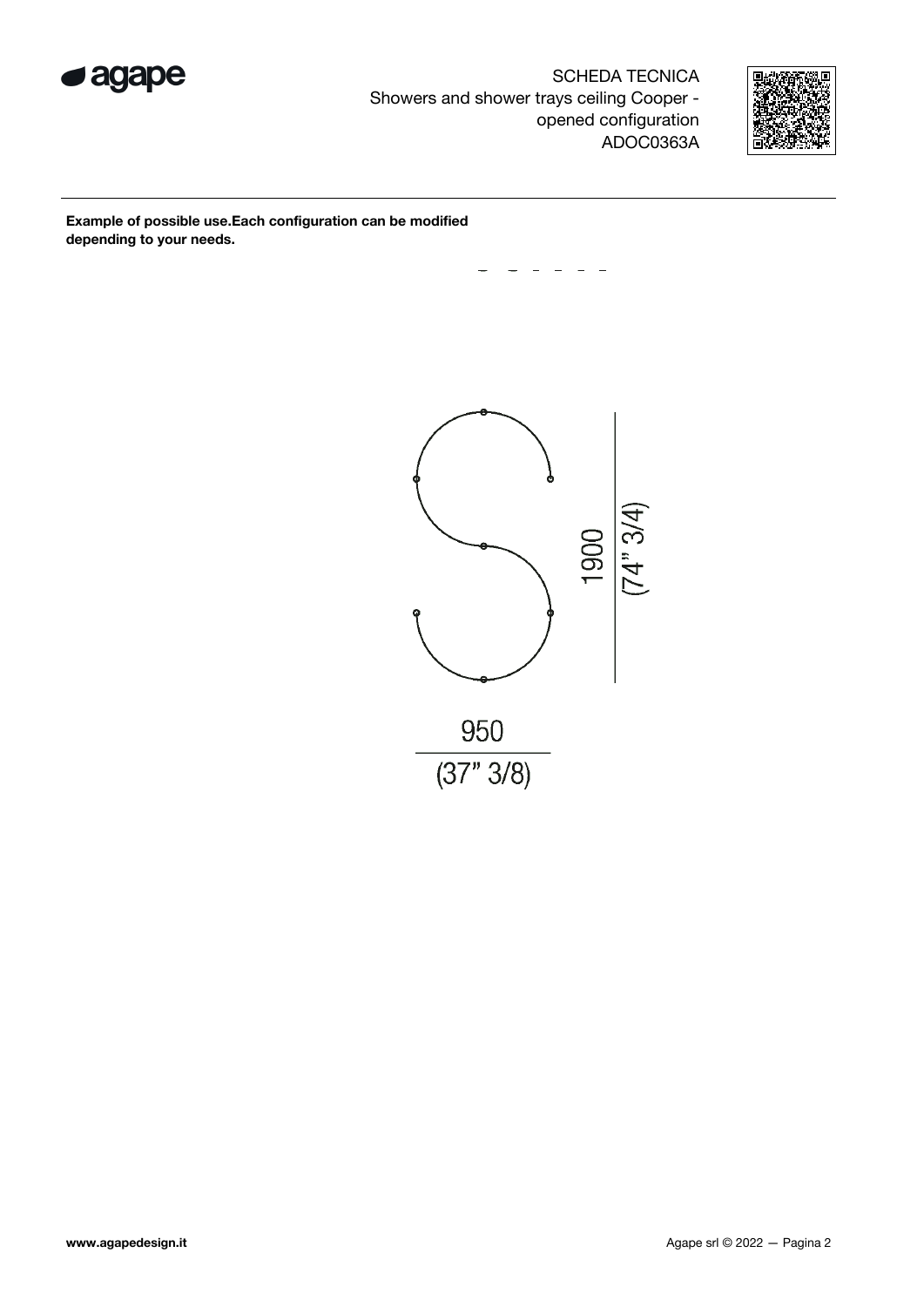

SCHEDA TECNICA Showers and shower trays ceiling Cooper - opened configuration ADOC0363A



Example of possible use.Each configuration can be modified depending to your needs.